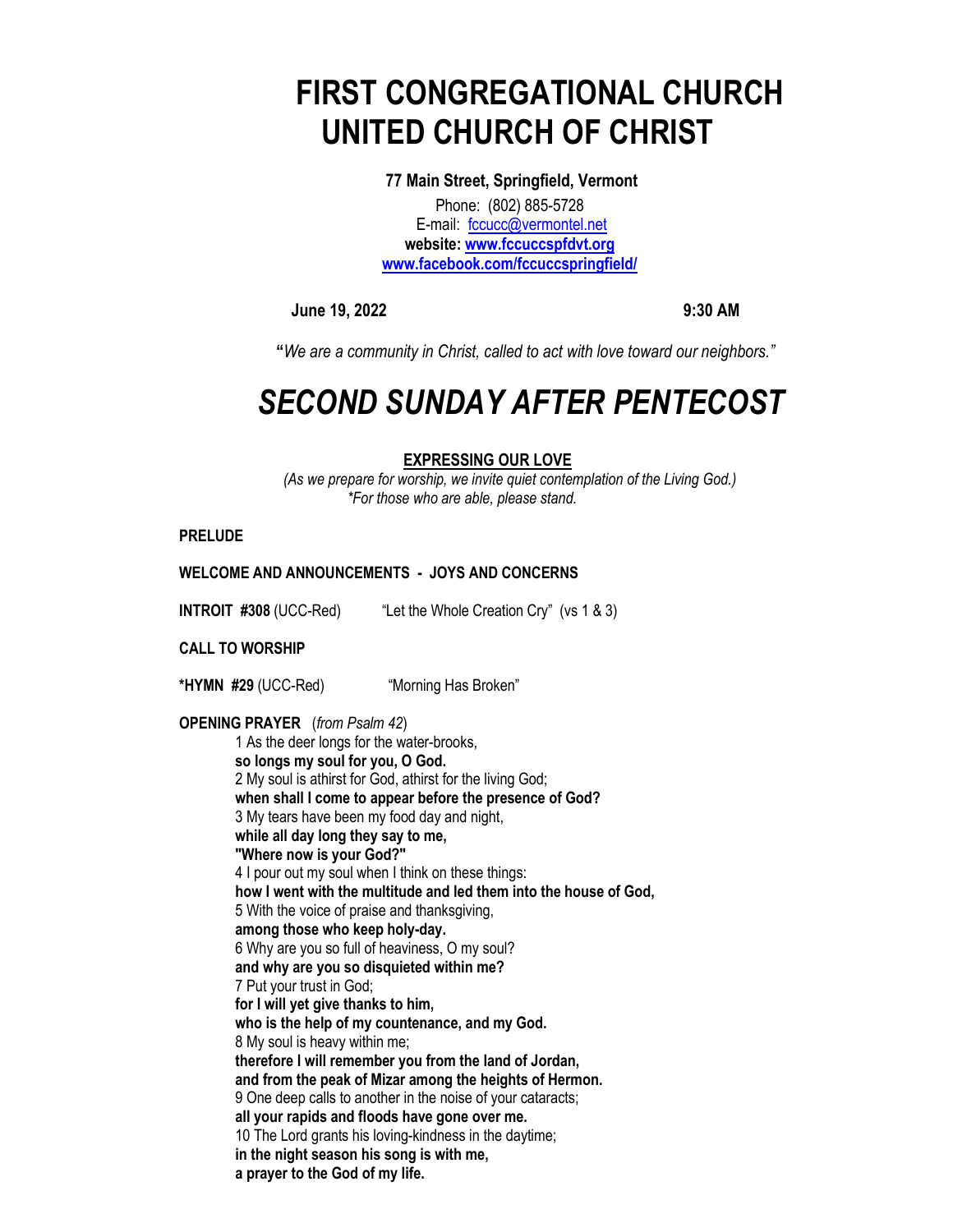#### **CALL TO CONFESSION**

#### **PRAYER OF CONFESSION**

**Gracious God, Father of our Lord Jesus Christ, you have promised to receive us when we come to you. We confess that we have sinned against you in thought, word, and deed. We have disobeyed your law. We have not loved you or our neighbors as we should. Forgive us, O God, and grant that we may live and serve you in newness of life; through Jesus Christ our Lord. Amen**

## **ASSURANCE OF GOD'S LOVE**

#### **\*SONG OF PRAISE #338** (UCC-red) (Gloria Patri)

Glory be to the Father, and to the Son and to the Holy Ghost; As it was in the beginning, is now and ever shall be, World without end. Amen. Amen.

#### **GOD MOMENT**

#### **GROWING IN OUR FAITH**

| <b>SCRIPTURE READINGS</b> | 1 Kings 19:1-15a<br>Luke 8: 26-39 |
|---------------------------|-----------------------------------|
| THE CHILD IN US ALL       |                                   |

**SERMON** "Hey, I Recognize You!"

**\*HYMN #1 (NCH-Black)** "Immortal, Invisible, God Only Wise"

# **PRACTICING OUR SPIRITUALITY**

#### **PRAYERS OF THE PEOPLE**

#### **PRAYER OF OUR SAVIOR**

**Our Father, who art in heaven, hallowed be thy name. Thy kingdom come, thy will be done on earth as it is in heaven. Give us this day our daily bread, and forgive us our trespasses as we forgive those who trespass against us; and lead us not into temptation but deliver us from evil. For thine is the kingdom, and the power, and the glory forever. Amen.** 

**ACKNOWLEDGING OUR GIFTS** (Please send pledges & donations to the church via mail or use online giving.)

#### **MUSICAL OFFERING**

# **\*SONG OF PRAISE HYMN #780** Doxology (NCH – Black)

Praise God from whom all blessings flow; Praise God all creatures here below; Praise God above, O heavenly host: Praise Father, Son, and Holy Ghost. Amen.

# **PRAYER OF DEDICATION**

**Dear God, we are grateful for the gifts which each of us may offer, and joyful for the chance to give. We pray that our gifts may contribute to the betterment of our world, through the example and love of Jesus Christ our Lord.** *Amen.*

**\*HYMN #472 (NCH-Black)** "Precious Lord, Take My Hand"

**BENEDICTION**